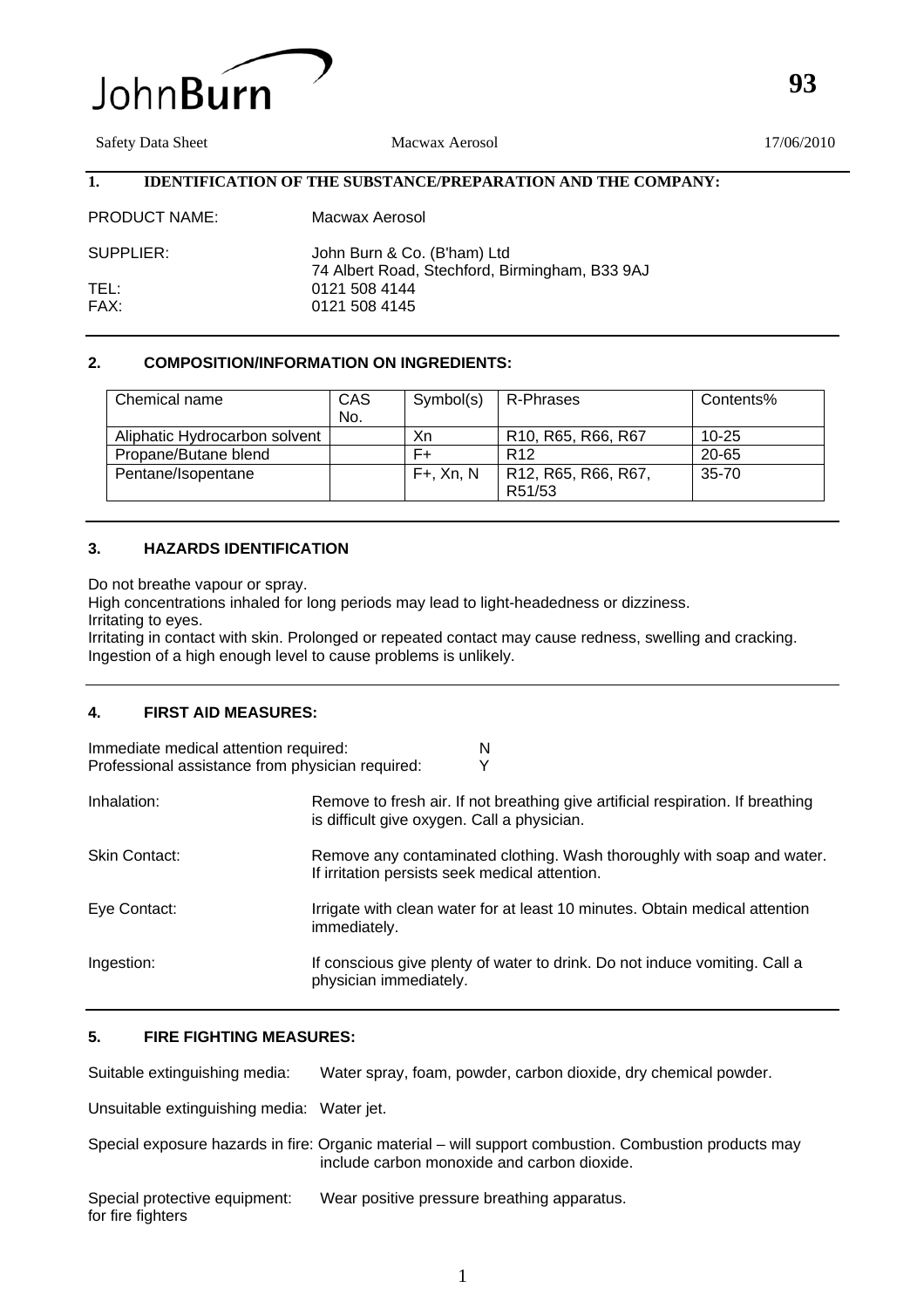

Safety Data Sheet Macwax Aerosol 17/06/2010

**93**

## **6. ACCIDENTAL RELEASE MEASURES:**

| Personal precautions:<br>protection. | Avoid breathing vapours. Wear suitable protective clothing and respiratory |
|--------------------------------------|----------------------------------------------------------------------------|
| Environmental precautions:           | N/A                                                                        |
| Methods for cleaning:                | N/A                                                                        |
| ,,,,,,,,,,,,,,,,,,,,,,,              |                                                                            |

# **7. HANDLING AND STORAGE:**

| Handling: | Wear suitable protective clothing, gloves and eye protection. Avoid<br>breathing vapour. Ventilation must be sufficient to keep vapour levels below<br>the MEL. |
|-----------|-----------------------------------------------------------------------------------------------------------------------------------------------------------------|
| Storage:  | Store in a dry place at 0-25°C away from sources of heat including direct<br>sunlight.                                                                          |

# **8. EXPOSURE CONTROLS AND PERSONAL PROTECTION:**

| Take measures to prevent:   | Accumulation of vapours and breathing of vapour or spray.                          |
|-----------------------------|------------------------------------------------------------------------------------|
| Exposure limits and source: | Aliphatic solvent (carrier solvent). 300ppm (Manufacturers<br>recommended limit).  |
| Respiratory protection:     | Local exhaust ventilation or positive breathing apparatus.                         |
| Hand protection:            | Impervious gloves (PVC or rubber).                                                 |
| Skin protection:            | Impervious gloves (PVC or rubber) and overalls.                                    |
| Eye protection:             | Safety glasses or safety goggles. Locate eyewash bottle in immediate<br>work area. |

## **9. PHYSICAL AND CHEMICAL PROPERTIES:**

| Appearance:           | Aerosol                        |
|-----------------------|--------------------------------|
| Colour:               | Off white                      |
| pH:                   | N/A                            |
| Boiling point:        | $35^{\circ}$ C                 |
| Melting point:        | Not applicable                 |
| Flashpoint:           | $-49^{\circ}$ C                |
| Flammability:         | LEL 0.8 UEL 9.0 (%vol. in air) |
| Autoflammability:     | $275$ °C                       |
| Explosive properties: | None                           |
| Oxidising properties: | None                           |
| Vapour pressure:      | Not determined                 |
| Relative density:     | Not determined                 |
| Solubility:           | Immiscible with water          |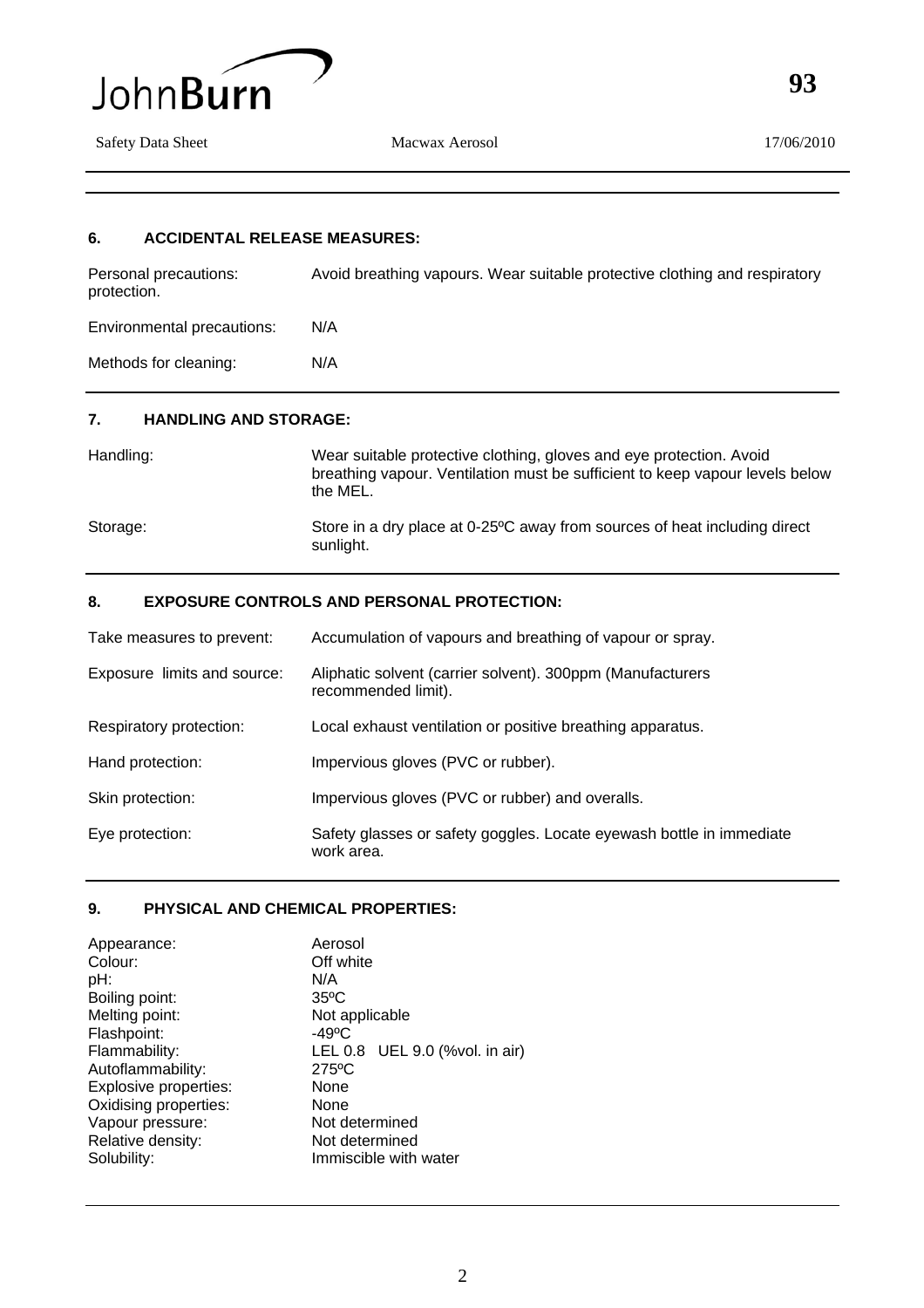

Safety Data Sheet Macwax Aerosol 17/06/2010

**93**

#### **10: STABILITY AND REACTIVITY:**

Conditions to avoid: Exposure to naked flames and incandescent surfaces. Materials to avoid: Strong oxidising agents.<br>Hazardous decomposition products: When heated to decomp When heated to decomposition and on combustion – oxides of carbon.

## **11. TOXICOLOGICAL INFORMATION:**

Oral toxicity is low. Oral LD50 (rat) > 5000mg/kg. Exposure to vapours may cause respiratory sensitisation in susceptible individuals. No carcinogenic or mutagenic effects have been reported.

## **12. ECOLOGICAL INFORMATION:**

Possible effects: Toxic to aquatic organisms may cause long-term adverse effects in the aquatic environment. Do not allow to enter drains, sewers or watercourses.

| Behaviour:          | As above. |
|---------------------|-----------|
| Environmental fate: | As above. |

# **13. DISPOSAL CONSIDERATIONS:**<br>Ily Residues and waste products: None

Likely Residues and waste products:<br>Product Disposal:

Dispose of by controlled incineration or landfill, subject to local authority regulations.

## **14. TRANSPORT INFORMATION:**

| UN No.                     | 1950                |
|----------------------------|---------------------|
| Proper shipping name:      | Aerosols, flammable |
| Technical name:            | None                |
| Class & division:          | 2.1 Flammable gas   |
| Packing group:             | N/A                 |
|                            |                     |
| Air:                       |                     |
| Passenger                  | 203.                |
| Cargo:                     | only 203.           |
| Sea:                       |                     |
|                            | 9022                |
| IMDG code page:<br>EMS No: | $2 - 13$            |
| Marine Pollutant:          | N                   |
|                            |                     |
| Road:                      |                     |
| ADR item number:           | 50 F                |
|                            |                     |